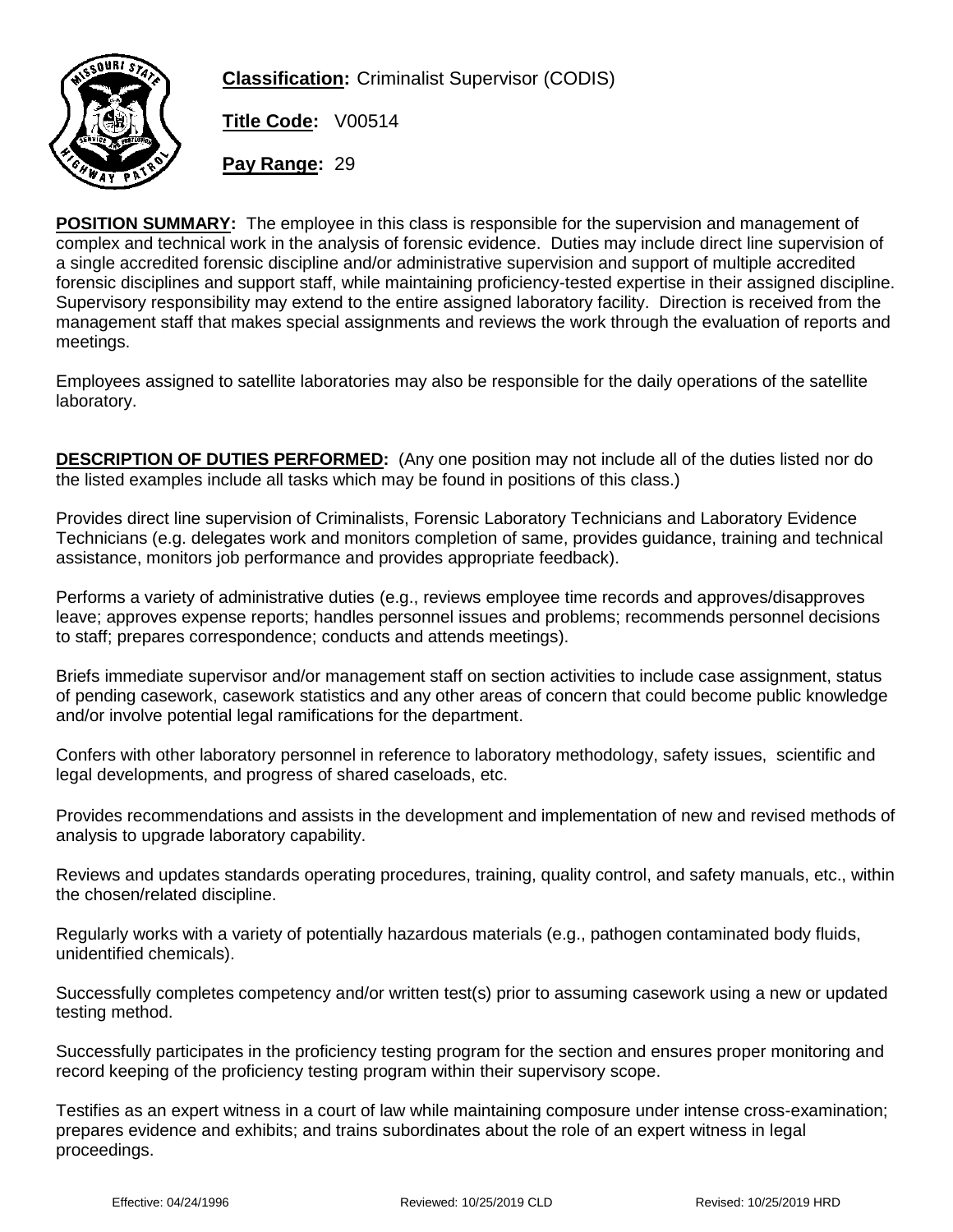# **Classification:** Criminalist Supervisor (CODIS) **Page 2** Page 2

Generates and receives requests to and from other crime laboratories, law enforcement agencies, prosecutors, attorneys, etc., reference examinations, offender samples, and crime laboratory procedures.

Regularly processes, compares, and examines submitted samples in the assigned forensic discipline.

Supervises the collection of data and preparation of reports.

Attends workshops, meetings, conferences, and seminars to gather and share information with peers as well as learn about any new developments and/or trends.

Conducts training of law enforcement personnel about forensic analysis, collection and preservation of evidence, chain of custody procedures. and the offender sample collection process.

Reviews requests for equipment, materials, and/or training by section personnel; makes recommendations to immediate supervisor and communicates decisions to the affected personnel.

Confers with equipment vendors, writes specifications for new equipment, and assists in selecting successful bidders on this equipment.

May interact with television, radio, or print media personnel reference forensic science informational news spots.

Assists laboratory management with identification, application, and monitoring of federal grants for DNA programs.

Performs forensic DNA analysis on samples using the most current scientifically accepted methods; interprets DNA results via analysis and data processing; and enters data into the CODIS database.

Operates standard office equipment (e.g., personal computer, telephone, fax machine, copier, etc.).

Performs job-related travel, as needed.

Performs other related duties as assigned.

**REQUIRED KNOWLEDGE, SKILLS, AND ABILITIES:** Extensive knowledge of the procedures and methods used in the forensic analysis of submitted samples.

Extensive knowledge and practice of the safety rules and procedures associated with laboratory equipment and chemicals.

Extensive knowledge of the compilation and preparation of offender samples or evidence for presentation in court and the role of an expert witness in legal proceedings.

Extensive knowledge of quality control procedures, proficiency testing, and competency tests.

Extensive knowledge of the CODIS system. General knowledge of the principles of supervision.

Skill in supporting the decisions and actions made by subordinates in processing casework.

Ability to communicate in English clearly and concisely, both orally and in writing.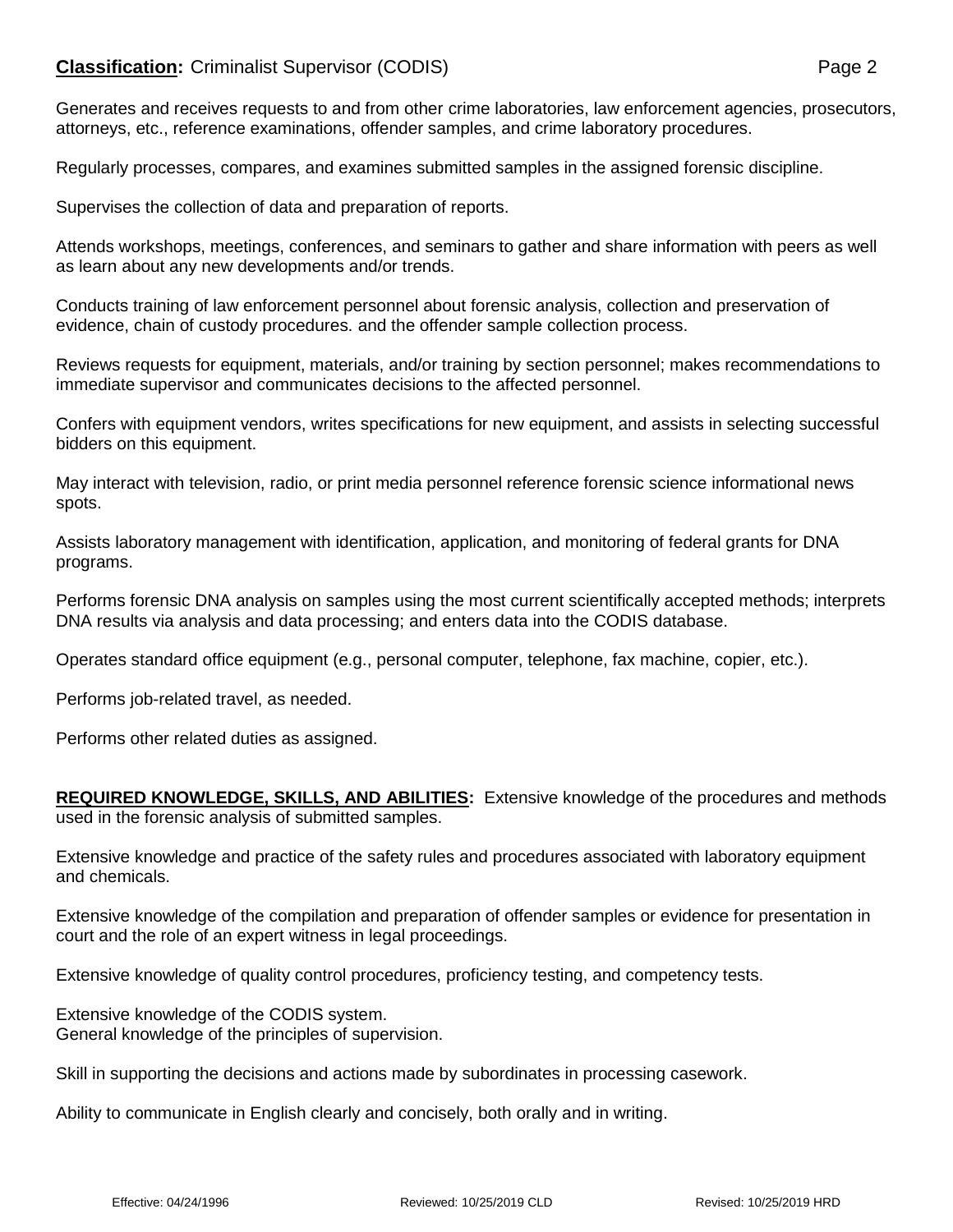# **Classification:** Criminalist Supervisor (CODIS) **Page 3** Page 3

Ability to maintain composure while under cross-examination regarding personal and scientific qualifications and testify to laboratory findings in court.

Ability to establish and maintain effective working relations with others.

Ability to work with restricted, highly sensitive information in a confidential and professional manner and maintain the information as such.

Ability to distinguish colors necessary to perform laboratory tests.

Ability to analyze offender samples and recognize and identify minute details.

Ability to properly use laboratory equipment, computer and photography equipment, and chemicals.

Ability to perform job-related travel (e.g., appearing in court, observing crime scene investigations, attending training meetings and seminars, etc.).

Ability to work with potentially hazardous materials as detailed in the description of duties.

Ability to gather, assemble, correlate, and analyze information critical to the overall operation of the section.

Ability to compile and prepare information for presentation (e.g., mock trials, courtroom testimony, depositions, pretrial conferences, meetings, etc.).

Ability to transport tools, equipment, and evidence.

Ability to function as the State CODIS Administrator.

Ability to research new equipment, write bid specifications, and deal with bidders.

Ability to review the work of subordinates and provide constructive criticism.

Ability to perform administrative duties as detailed in the description of duties.

Ability to review requests for equipment, materials, and training and make recommendations based on carefully researched information.

Ability to generate and receive requests for information from a variety of individuals related to forensic science.

Ability to perform work in accordance with prescribed procedures, makes accurate observations of test results, and prepare accurate records and reports.

Ability to handle several projects simultaneously.

Ability to plan, report, improve, direct, and evaluate the overall operation of and subordinates assigned to the section or supervisory unit.

Ability to review and revise manuals.

Ability to educate individuals about forensic science and the offender collection process.

Ability to develop methods and/or techniques to upgrade laboratory capability.

Ability to train subordinates.